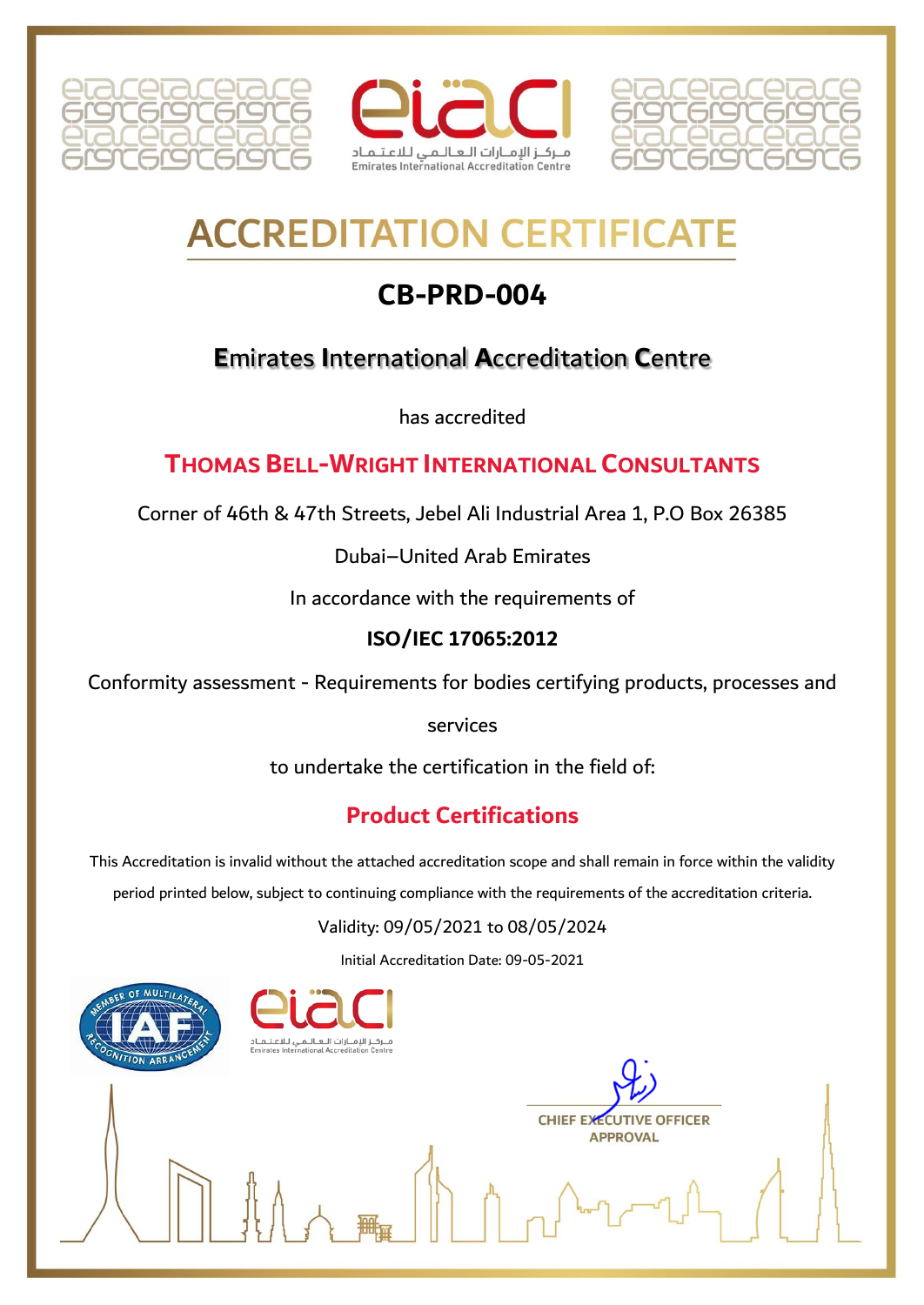

#### **SCOPE OF ACCREDITATION**

#### **PRODUCT CERTIFICATION**

#### **CB-PRD-004**

#### **Thomas Bell-Wright International Consultants**

CORNER OF 46TH & 47TH STREETS, JEBEL ALI INDUSTRIAL AREA 1, P.O BOX 26385

**DUBAI–UNITED ARAB EMIRATES**

 **Issue No.: 01 Date: 09-05-2021 Valid to: 08-05-2024**

| <b>Product Certification through Factory Production Control Scheme</b><br>(Type 5 as per ISO/IEC 17067:2013) As per CB Scheme SD05 |                                                              |                                                                                                                                               |  |
|------------------------------------------------------------------------------------------------------------------------------------|--------------------------------------------------------------|-----------------------------------------------------------------------------------------------------------------------------------------------|--|
|                                                                                                                                    |                                                              |                                                                                                                                               |  |
| <b>Safety Glass</b>                                                                                                                | Fully tempered glass,<br>Laminated glass,<br>Plastic glazing | <b>ANSI Z97.1</b><br><b>CPSC 16 CR 1201</b><br>CAN/CGSB 12.1-M90<br>EN 14428 (for shower doors<br>$\bullet$<br>only)<br>EN 12600<br>$\bullet$ |  |